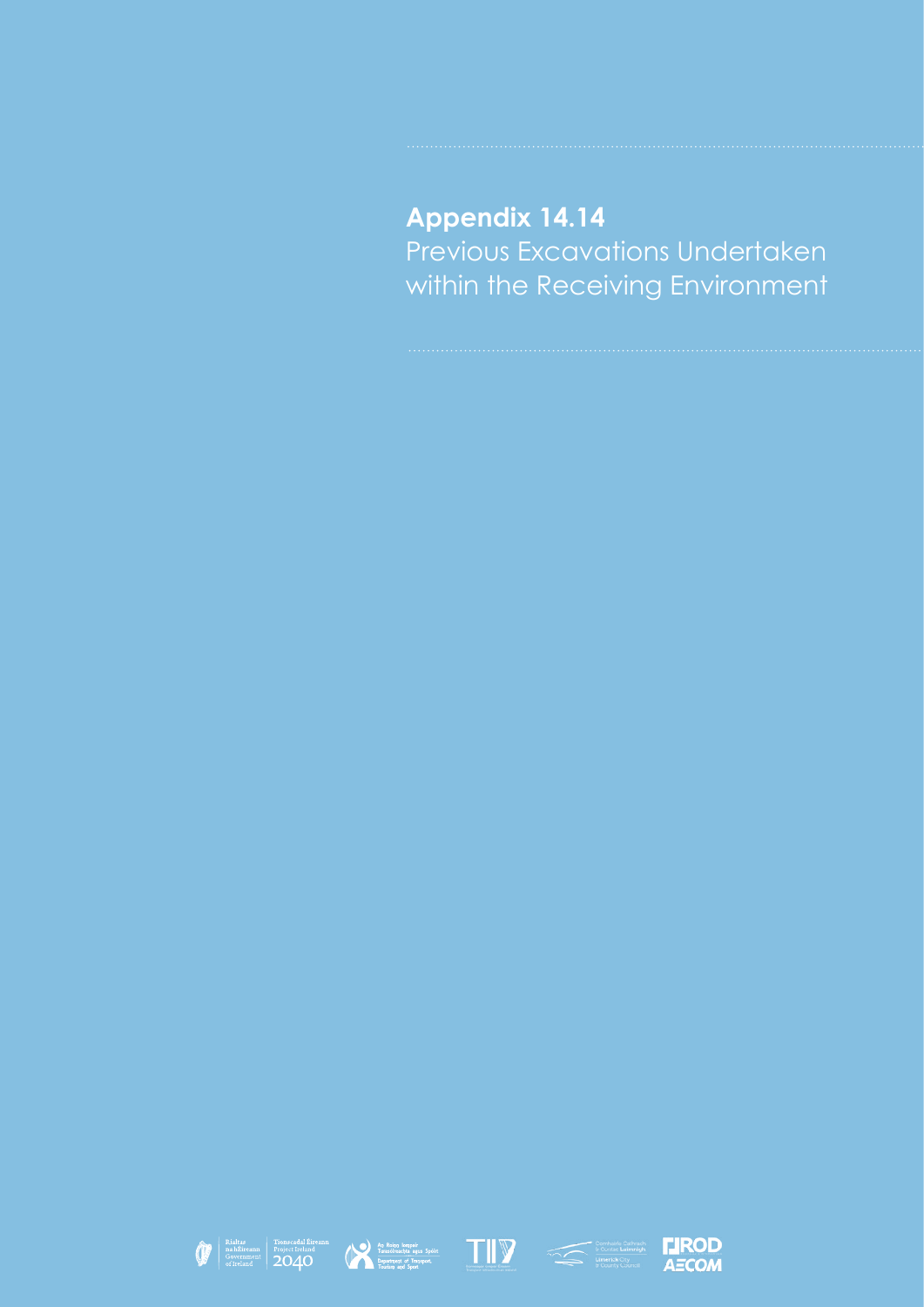## **APPENDIX 14.14 Previous Excavations Undertaken Within the Receiving Environment**

| EX No.          | <b>AH No</b>    | <b>Ex. Bulletin</b><br>Ref. | Licence No. | <b>Townland</b>   | <b>Results</b>                                                                                                                                                                                                                                                                                                                                                                                                                                                                                                                                     |
|-----------------|-----------------|-----------------------------|-------------|-------------------|----------------------------------------------------------------------------------------------------------------------------------------------------------------------------------------------------------------------------------------------------------------------------------------------------------------------------------------------------------------------------------------------------------------------------------------------------------------------------------------------------------------------------------------------------|
| EX <sub>1</sub> | AH <sub>3</sub> | 2001:799                    | 01E0003     | Robertstown       | Testing at AH 3 failed to reveal any features of archaeological significance.                                                                                                                                                                                                                                                                                                                                                                                                                                                                      |
| EX <sub>2</sub> |                 | 2012:409                    | 12E0024     | Sroolane<br>North | Early Bronze Age cremation pit. Analysis of the cremated bone confirmed that it was human<br>and identified it as the partial remains of a young juvenile individual. The bone was<br>radiocarbon dated to 2283-2038 cal. BC (3751±32 BP; UBA-21174), placing the burial in<br>the Early Bronze Age.                                                                                                                                                                                                                                               |
| EX <sub>3</sub> | AH 80           | 2002:1249                   | 02E0752     | Rincullia         | Isolated undated pit with stake holes through the base (AH 80).<br>On initial identification, the site appeared as a subcircular, grey/brown, silty clay patch with<br>charcoal flecking, measuring 1.2m north–south by 0.8m. Further investigation revealed a<br>pit 0.3m deep. Five stakes, averaging 0.08m in diameter and with a maximum depth of<br>0.25m, were driven into the base of the pit. All of the stakes-holes were filled with the same<br>charcoal-rich, silty peat, indicating that they were likely to have been burnt in situ. |
|                 | AH 81-<br>83    | 2002:1252                   | 02E0670     | Rincullia         | Burnt mound (AH81), six roasting pits (AH82) and connecting trackway (AH83).<br>The site is in a level basin of land at the base of a steeply rising hill, 7m from a tributary of<br>the Ahacronane River. The underlying geology is a crossover of sandstone gravel and<br>limestone bedrock. The site measures 27m north-south by 31m and extends westward<br>outside the limits of the Bord Gáis wayleave. It is composed of three main areas.                                                                                                  |
| EX4             |                 |                             |             |                   | AH 81 consisted of a circular mound, 16m in diameter and 0.84m deep. It was composed<br>of 70% limestone and 30% sandstone in a charcoal-enriched matrix. Six phases of activity<br>were identified in the mound. A shallow rectangular trough was present at the base of the<br>mound, measuring 4.3m north-south by 2.45m.                                                                                                                                                                                                                       |
|                 |                 |                             |             |                   | AH 82 measured 3.6m north–south by 4.2m and was a complex of six roasting pits<br>excavated into the underlying gravel. The pits were subcircular, averaging 1.5m north-south<br>by 1.2m, with an average depth of 0.4m. The roasting pits would not have retained water<br>and were filled with burnt sandstone and limestone in a charcoal-enriched matrix.                                                                                                                                                                                      |
|                 |                 |                             |             |                   | AH 83 was a trackway composed of two courses of fractured limestone bedrock, measuring<br>10m north-south by 15.5m. It served to connect the roasting pits of Area B to the debris<br>mound of Area A. The need for the construction of the trackway arose during Phase 2 of<br>the history of the site. It provided a secure, level footing to combat adverse weather<br>conditions, the encroachment of peat and the seasonal flooding from the nearby stream.                                                                                   |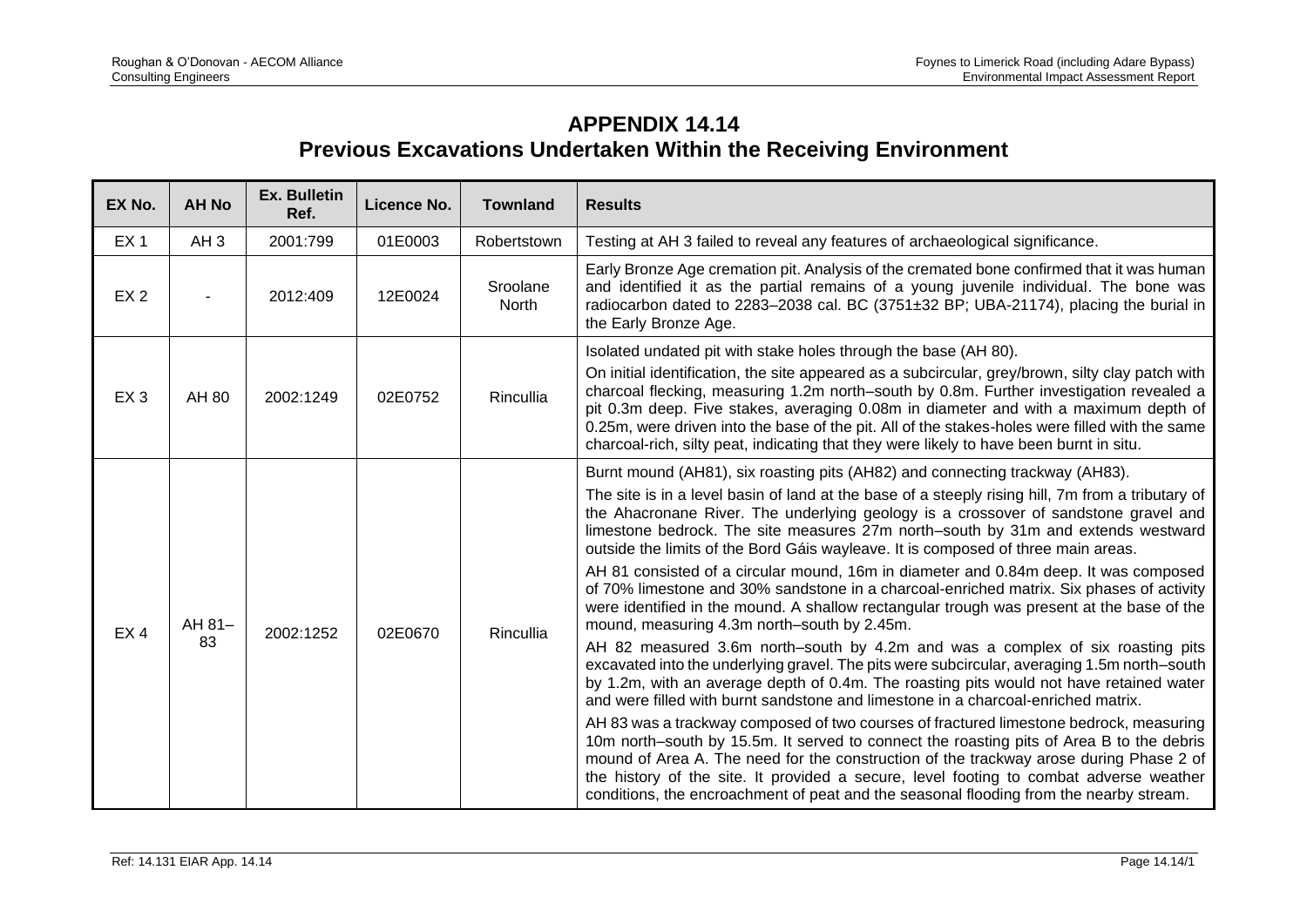| EX No.          | <b>AH No</b> | <b>Ex. Bulletin</b><br>Ref. | Licence No. | <b>Townland</b> | <b>Results</b>                                                                                                                                                                                                                                                                                                                                                                                                                                                                                                                                                                                                                                                                                                                                                                                                                                                                                                            |
|-----------------|--------------|-----------------------------|-------------|-----------------|---------------------------------------------------------------------------------------------------------------------------------------------------------------------------------------------------------------------------------------------------------------------------------------------------------------------------------------------------------------------------------------------------------------------------------------------------------------------------------------------------------------------------------------------------------------------------------------------------------------------------------------------------------------------------------------------------------------------------------------------------------------------------------------------------------------------------------------------------------------------------------------------------------------------------|
| EX <sub>5</sub> | AH 74        | 2002:1093                   | 02E0873     | Ballyellinan    | Isolated pit (AH 74).<br>The pit sides were steep, and the base was uneven, with a maximum depth of 0.1m. The<br>primary fill was a fine, dark brown/black silt that was very rich in charcoal flecks and pieces.<br>Some of the charcoal was up to 0.03m in diameter. The charcoal appeared fresh and<br>suggested that the fire that produced it had occurred relatively recently. The secondary pit<br>fill was redeposited topsoil that had been placed into the pit in order to extinguish the fire.                                                                                                                                                                                                                                                                                                                                                                                                                 |
| EX <sub>6</sub> |              | 2002:1092                   | 02E0749     | Ballyellinan    | Nothing of archaeological interest was encountered                                                                                                                                                                                                                                                                                                                                                                                                                                                                                                                                                                                                                                                                                                                                                                                                                                                                        |
| EX <sub>7</sub> |              | 2002:1094                   | 02E0874     | Ballyellinan    | Non-archaeological surface burning caused by vegetation fire                                                                                                                                                                                                                                                                                                                                                                                                                                                                                                                                                                                                                                                                                                                                                                                                                                                              |
| EX <sub>8</sub> |              | 2003:1129                   | 03E1690     | Cloonreask      | No archaeological features or artefacts were recorded in any of the trenches                                                                                                                                                                                                                                                                                                                                                                                                                                                                                                                                                                                                                                                                                                                                                                                                                                              |
| EX <sub>9</sub> | AH 87        | 2002:0085                   | 02E0748     | Ballycullen     | Fulacht fia (AH 87). A large spread of fulacht fiadh material overlay an irregularly shaped<br>deposition of preserved timber and branches, lying in the base of a large natural depression<br>in very wet bog. The site had three distinct layers. The upper layer comprised two separate<br>fills of burnt material. The first contained heat-shattered stones and charcoal-rich material,<br>typically associated with a fulacht fiadh. The second fill was similar to the first but with a<br>more intensive deposition of charcoal. The second layer was a moist peaty clay that<br>contained minor amounts of wood.<br>Below the peat layer was the final area of deposition contained within a hollow in the<br>landscape lying just above a light grey, sandy marl. This was a very dark brown,<br>waterlogged, peaty clay containing large amounts of wood and branches in a very good<br>state of preservation. |
| <b>EX 10</b>    | AH 78-<br>79 | 2002:1131                   | 02E0750     | Baunreagh       | Two small fulachtaí fia (AH 78-79).<br>This site, a thin spread of charcoal-rich material with heat-shattered stone, was partially<br>exposed at the edge of the pipeline corridor and measured c. 10m in diameter. No trough<br>or other features were encountered. A small stream lying c. 6m to the east of the site<br>continually flooded the area, making excavation extremely difficult.                                                                                                                                                                                                                                                                                                                                                                                                                                                                                                                           |
| <b>EX 11</b>    | <b>AH 77</b> | 2002:1130                   | 02E0661     | Baunreagh       | Isolated undated pit (AH 77).<br>An isolated bowl-shaped pit, 0.44m in diameter and 0.15m deep, was excavated. The fill<br>was a fine, mid-brown silt with occasional charcoal inclusions. No artefacts were recovered,<br>and it is not possible to date the feature. The presence of fire-oxidised clay to the south-<br>west, however, suggests in situ burning.                                                                                                                                                                                                                                                                                                                                                                                                                                                                                                                                                       |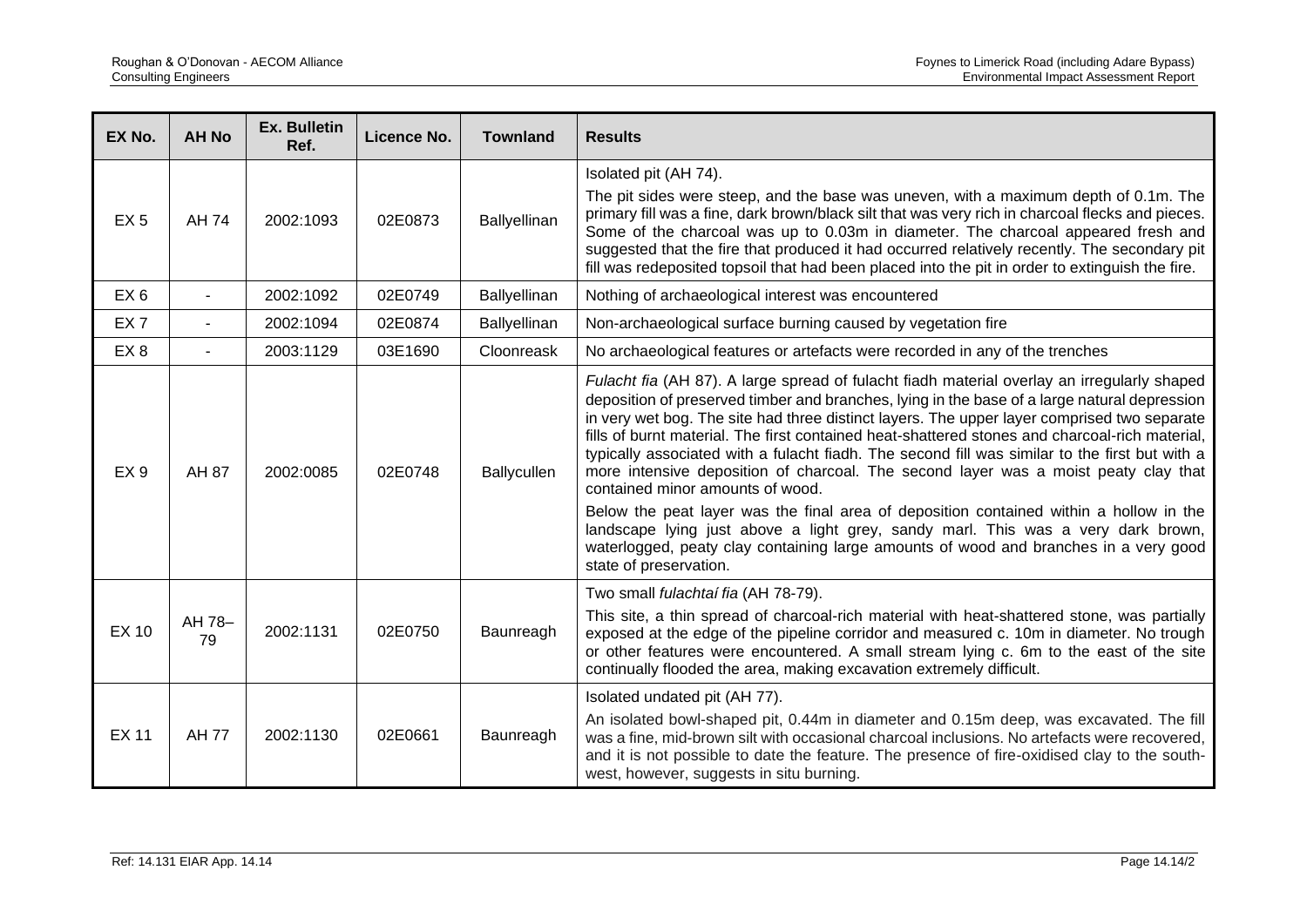| EX No.       | <b>AH No</b> | <b>Ex. Bulletin</b><br>Ref. | Licence No. | <b>Townland</b>                                                                                                                                                                                                                                                                                                                                                                             | <b>Results</b>                                                                                                                                                                                                                                                                                                                                                                                                                                                                                                                                                                                                                                                                                                                                                                    |
|--------------|--------------|-----------------------------|-------------|---------------------------------------------------------------------------------------------------------------------------------------------------------------------------------------------------------------------------------------------------------------------------------------------------------------------------------------------------------------------------------------------|-----------------------------------------------------------------------------------------------------------------------------------------------------------------------------------------------------------------------------------------------------------------------------------------------------------------------------------------------------------------------------------------------------------------------------------------------------------------------------------------------------------------------------------------------------------------------------------------------------------------------------------------------------------------------------------------------------------------------------------------------------------------------------------|
| <b>EX 12</b> | AH 75-<br>76 | 2002:1129                   | 02E0741     | Baunreagh                                                                                                                                                                                                                                                                                                                                                                                   | Burnt spread and six shallow pits (AH 75-76).<br>The spread measured 5.2m north-west/south-east along the limit of excavation. It is<br>estimated that it had a possible extent of 1.6m north-south. It was composed of a very thin<br>deposit of charcoal-rich material and heat-shattered stones. The site was cleaned to reveal<br>an irregular spread lying on a grey/white silty clay.<br>Six shallow pits/depressions cut into the yellow/grey clay subsoil were excavated. These<br>features were very irregular in shape, with no discernible cut. All contained heat-shattered<br>stone and charcoal-rich material, indicating fulacht fia activity. All were fairly shallow, and<br>the largest had a maximum length of 3.8m north-south. It is probable that they were |
|              |              |                             |             |                                                                                                                                                                                                                                                                                                                                                                                             | contemporary with the adjacent fulacht fia activity. None shows any evidence of function,<br>and they may be undulations in the natural, filled in with burnt material. The site is in very<br>wet, boggy land                                                                                                                                                                                                                                                                                                                                                                                                                                                                                                                                                                    |
| <b>EX 13</b> | AH 85-<br>86 | 2002:1229                   | 02E0643     | Milltown North                                                                                                                                                                                                                                                                                                                                                                              | Fulacht fia (AH 85)                                                                                                                                                                                                                                                                                                                                                                                                                                                                                                                                                                                                                                                                                                                                                               |
|              |              |                             |             |                                                                                                                                                                                                                                                                                                                                                                                             | This site was the disturbed remains of a fulacht fia, with a trough and associated features.<br>The site probably contained a large mound, lost through later agricultural activity. This was<br>evident from traces of burnt material remaining in the baulk at the limit of excavation to the<br>south of the site. The only visible remnants of the monument were the cut features that held<br>the burnt material. Numerous natural undulations in the subsoil throughout the site also<br>contained burnt material.                                                                                                                                                                                                                                                          |
|              |              |                             |             |                                                                                                                                                                                                                                                                                                                                                                                             | A sub-oval trough measuring 2.3m east-west by 1.86m, with a maximum depth of 0.36m,<br>was uncovered in the eastern area of the site. Numerous other pits were excavated, all<br>irregular in shape and containing frequent amounts of burnt material. The other features<br>associated with the site do not seem to have a regular pattern or discernible function.                                                                                                                                                                                                                                                                                                                                                                                                              |
|              |              |                             |             |                                                                                                                                                                                                                                                                                                                                                                                             | In the centre of the site a highly irregular, sublinear feature emerged. It measured 10m<br>north-south by 1.1m, with a maximum depth of 0.45m. It contained the same burnt material<br>as the surrounding features and had a long channel running down its centre.                                                                                                                                                                                                                                                                                                                                                                                                                                                                                                               |
|              |              |                             |             |                                                                                                                                                                                                                                                                                                                                                                                             | Sherd of Bronze Age pottery and two post-holes (AH 86).                                                                                                                                                                                                                                                                                                                                                                                                                                                                                                                                                                                                                                                                                                                           |
|              |              | 2002:1231<br>02E0644        |             | A discrete cut feature was subsequently excavated and revealed to be an irregular and<br>shallow scoop or possibly two very small and truncated post-holes. The feature measured<br>0.9m (north–south) by 0.7m and had a maximum depth of 0.15m. The fill was a fine, light<br>to mid-brown, silty clay with occasional charcoal flecking and very small fragments of<br>decayed limestone. |                                                                                                                                                                                                                                                                                                                                                                                                                                                                                                                                                                                                                                                                                                                                                                                   |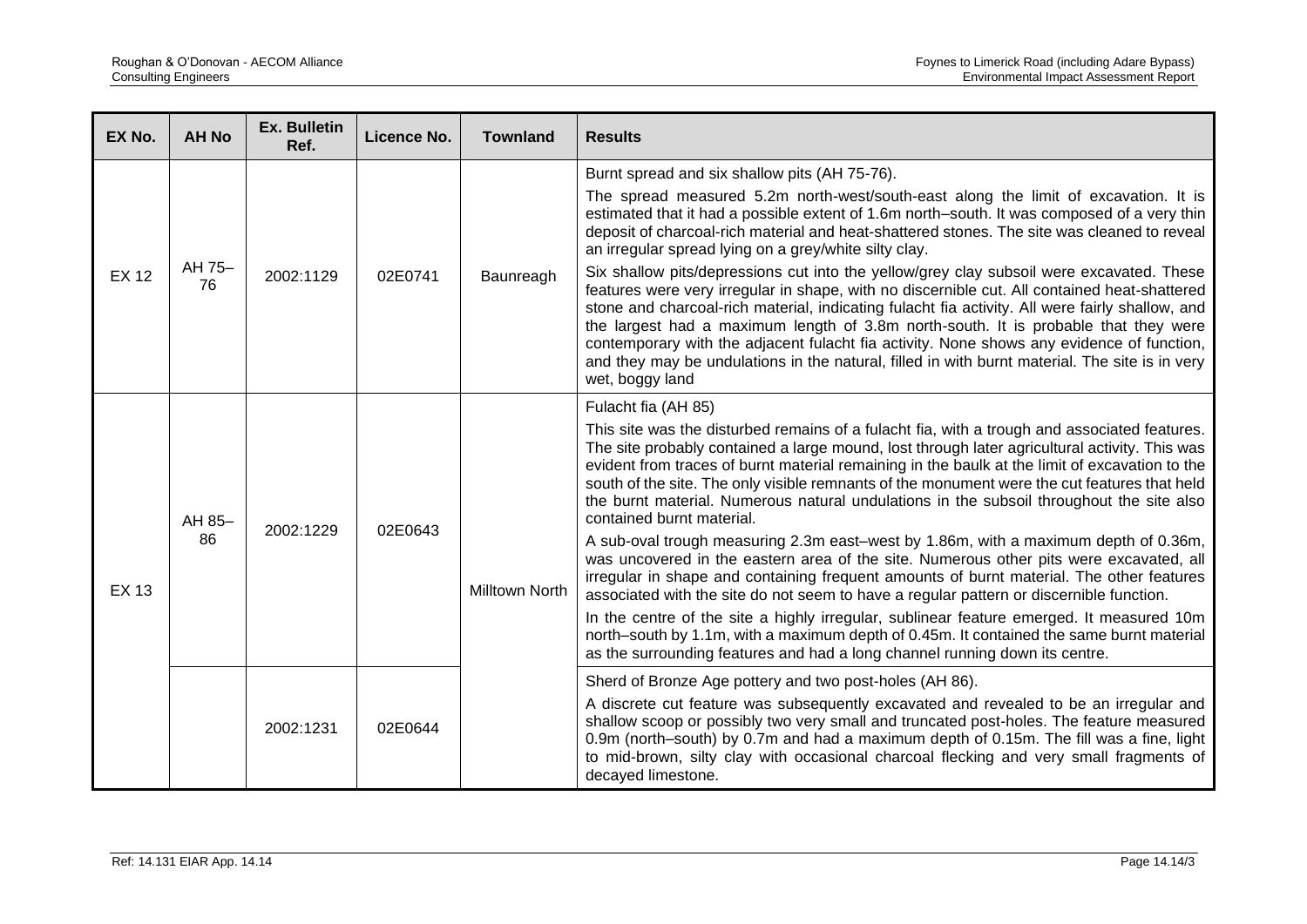| EX No.       | <b>AH No</b>    | <b>Ex. Bulletin</b><br>Ref. | Licence No.                  | <b>Townland</b> | <b>Results</b>                                                                                                                                                                                                                                                                                                                                                                                                                                                                                                                                                                                                                                                                                                                                                                                                                                                                                                                                                                                                                                                                                                         |
|--------------|-----------------|-----------------------------|------------------------------|-----------------|------------------------------------------------------------------------------------------------------------------------------------------------------------------------------------------------------------------------------------------------------------------------------------------------------------------------------------------------------------------------------------------------------------------------------------------------------------------------------------------------------------------------------------------------------------------------------------------------------------------------------------------------------------------------------------------------------------------------------------------------------------------------------------------------------------------------------------------------------------------------------------------------------------------------------------------------------------------------------------------------------------------------------------------------------------------------------------------------------------------------|
| <b>EX 14</b> |                 | 2003:1129                   | 02E0642                      | Milltown North  | Burnt deposit contained modern plastic and so not considered to be of archaeological merit.                                                                                                                                                                                                                                                                                                                                                                                                                                                                                                                                                                                                                                                                                                                                                                                                                                                                                                                                                                                                                            |
| <b>EX 15</b> | AH 72-<br>73    | 1999:505                    | 99E0307                      | Ballycarrane    | Two Fulachtaí fia (AH 72-73)<br>A stone well had been cut through the larger fulacht fia, AH 72, which was on a natural<br>spring. The well was subrectangular and measured 1.8m by 1.2m. It was of drystone<br>construction, composed of large, rectangular blocks of limestone. This stone structure was<br>surrounded on all sides by rounded cobblestones, which filled the cut excavated through<br>the fulacht fia mound for the well. The spring flowed very strongly, filling the well and flowing<br>out of a specially constructed stone drain towards the low ground between the two fulachtaí<br>fia.<br>The smaller site, AH 73, had a very shallow spread of burnt material (rather than a mound)<br>that measured 7.5m in diameter and 0.15m in maximum depth. One cut feature uncovered<br>beneath the spread may originally have been a trough; however, this was impossible to<br>determine as it was badly truncated on its northern side. This side of the burnt spread had<br>also been disturbed and displaced, probably by water action during the rising and falling of<br>the adjacent river. |
|              |                 |                             |                              |                 | AH 72 was a much larger site with a mound measuring c. 12m in maximum diameter and<br>0.73m in maximum depth. It had also been very disturbed by water action on its southern<br>and south-western side, again the side exposed to the fluctuating river levels. No other<br>artefacts or animal bone were recovered from either of these fulachtaí fia. No additional pits,<br>which could have served as troughs, survived.                                                                                                                                                                                                                                                                                                                                                                                                                                                                                                                                                                                                                                                                                          |
|              |                 |                             |                              |                 | A portion of a medieval moated site was excavated (AH 45).                                                                                                                                                                                                                                                                                                                                                                                                                                                                                                                                                                                                                                                                                                                                                                                                                                                                                                                                                                                                                                                             |
|              | AH 45<br>and 71 | 1998:399<br>and<br>2008:776 | 97E0230ext<br>and<br>08E0174 | Gorteen         | Only part of the monument lay within the line and take of the N21 road, thus only this portion<br>of the site was to be excavated.                                                                                                                                                                                                                                                                                                                                                                                                                                                                                                                                                                                                                                                                                                                                                                                                                                                                                                                                                                                     |
| <b>EX 16</b> |                 |                             |                              |                 | The results of excavations at Ah 45 proved the existence of a rectangular moated enclosure<br>of medieval date. This would have consisted of a rectangular ditch and possible inner bank.<br>However, no evidence was produced from the excavation of an inner raised platform, nor<br>was there any evidence of any internal structure. This lack of evidence, however, is probably<br>due to the fact that not enough of the inside of the enclosure was included in the area of<br>excavation.                                                                                                                                                                                                                                                                                                                                                                                                                                                                                                                                                                                                                      |
|              |                 |                             |                              |                 | During a water mains upgrade in 2008 further elements of the moated site were excavated.                                                                                                                                                                                                                                                                                                                                                                                                                                                                                                                                                                                                                                                                                                                                                                                                                                                                                                                                                                                                                               |
|              |                 |                             |                              |                 | Excavation revealed two large north-north-east/south-south-west-orientated enclosure<br>ditches ranging between 3.56m to 4.95m in width and 1.31m to 2m in depth, with a length<br>of c. 9.5m within the excavated area. The fills of both ditches appeared to represent                                                                                                                                                                                                                                                                                                                                                                                                                                                                                                                                                                                                                                                                                                                                                                                                                                               |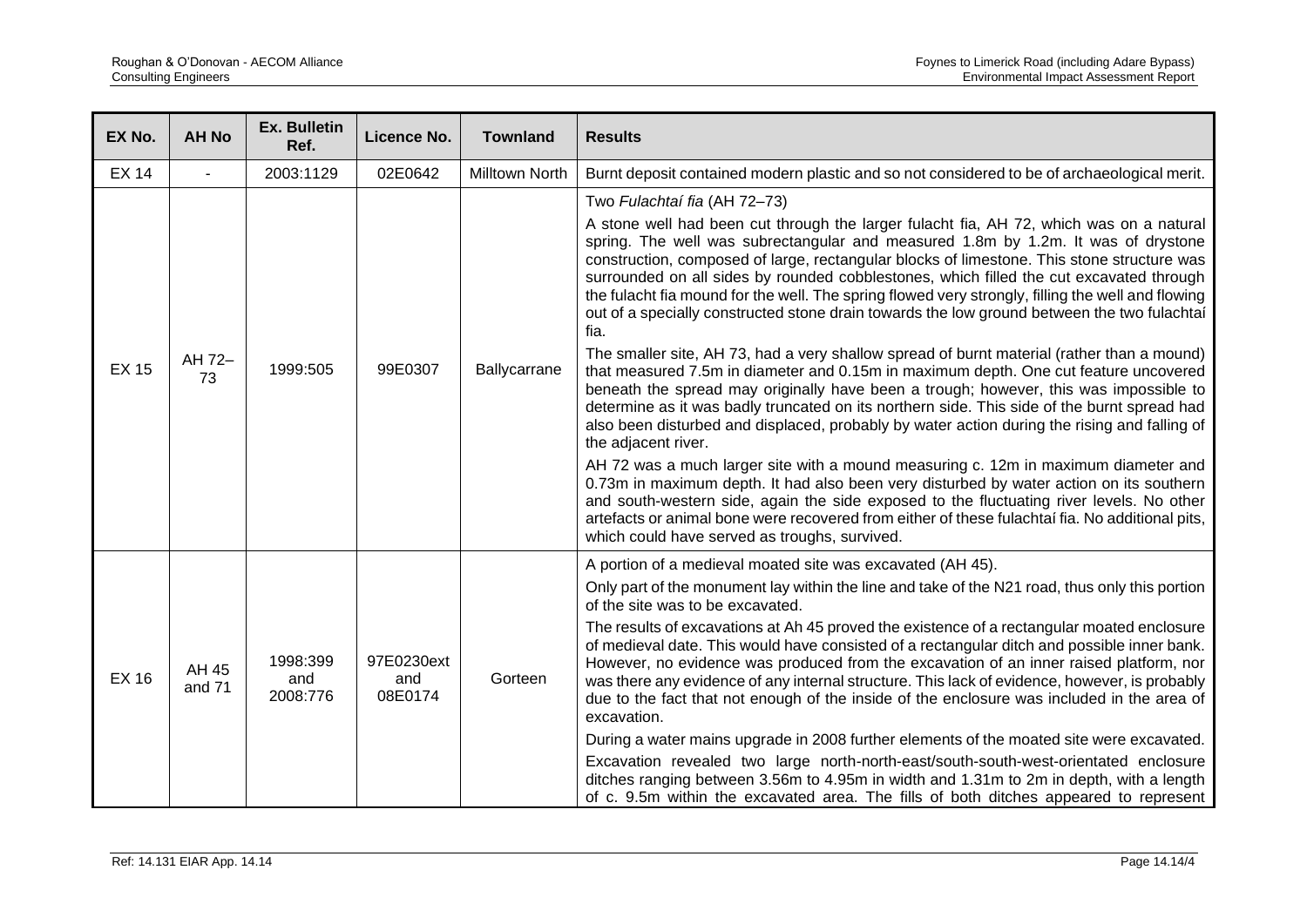| EX No. | <b>AH No</b> | <b>Ex. Bulletin</b><br>Ref. | Licence No. | <b>Townland</b> | <b>Results</b>                                                                                                                                                                                                                                                                                                                                                                                                                                                                                                                                                                                                                                                                                                                                                                                                                           |
|--------|--------------|-----------------------------|-------------|-----------------|------------------------------------------------------------------------------------------------------------------------------------------------------------------------------------------------------------------------------------------------------------------------------------------------------------------------------------------------------------------------------------------------------------------------------------------------------------------------------------------------------------------------------------------------------------------------------------------------------------------------------------------------------------------------------------------------------------------------------------------------------------------------------------------------------------------------------------------|
|        |              |                             |             |                 | deliberate episodes of backfilling. Four linear features were also identified between these<br>enclosure ditches. These measured between 1.75m and 10.9m in length, 0.44m and 1.73m<br>in width and 0.16m to 0.73m in depth and contained charcoal, animal bone and shell<br>fragments within their fills.                                                                                                                                                                                                                                                                                                                                                                                                                                                                                                                               |
|        |              |                             |             |                 | The remains of two field boundary ditches were located to the west of the enclosure ditch.<br>These were c. 9m in length and ranged between 1m and 1.8m in width and 0.27m and<br>0.35m in depth.                                                                                                                                                                                                                                                                                                                                                                                                                                                                                                                                                                                                                                        |
|        |              |                             |             |                 | A large rectangular-shaped depression with associated stake-holes represented the<br>remains of a structure located between the two enclosure ditches. This depression<br>measured 7.4m in length, 2.9m in width and 0.62m in depth. The stake-holes formed three<br>interconnecting lines at the western end of the depression. A second rectangular-shaped<br>depression measuring 4.85m long by 2.25m wide, with a depth range of 0.1–0.18m, was<br>also identified as a structure. Between these two features was a shallow elongated oval<br>depression identified as a possible pathway. This measured 7.65m in length by 1.5m in<br>width and had a maximum depth of 0.38m. A second pathway was located close to the<br>inside edge of the enclosure ditch. It measured c. 11.1m in length, 4m in width and was<br>$0.57m$ deep. |
|        |              |                             |             |                 | Part of a large pit was identified to the north of Structure 1, the other part being beyond the<br>area of excavation. It measured 5.89m in length, 3.2m in width (within the excavated area)<br>and 1.11m deep and contained a total of 14 fills with charcoal and shell fragments<br>throughout. A second pit measuring 1.59m long, 1m wide and 0.39m deep contained two<br>fills with small stones.                                                                                                                                                                                                                                                                                                                                                                                                                                   |
|        |              |                             |             |                 | A total of four post-holes were excavated throughout the site. These ranged from 0.38m to<br>1.3m in length, 0.3m to 0.69m in width and 0.29m to 0.48m deep. They contained silt and<br>clay fills with charcoal and stone.                                                                                                                                                                                                                                                                                                                                                                                                                                                                                                                                                                                                              |
|        |              |                             |             |                 | Two kilns were also identified. The first was located to the immediate west of the enclosure<br>ditch. It measured 1.98m by 0.96m and had a maximum depth of 1.05m. The kiln had an<br>approximate north-south axis with the bowl being in the southern part of the feature and<br>the flue in the north. The natural subsoil at the base of the cut had suffered from intense<br>burning. Three fills containing charcoal and burnt bone were identified throughout the kiln.                                                                                                                                                                                                                                                                                                                                                           |
|        |              |                             |             |                 | The second kiln was located to the west of the field boundary ditches. The overall length of<br>the feature measured 7.1m, with a maximum width of 2.6m and a minimum width of 0.8m.<br>The overall depth of the kiln was 0.7m. It was keyhole-shaped, with a north-east/south-west<br>orientation, and consisted of three parts, a bowl in the north-east, a hearth in the south-west                                                                                                                                                                                                                                                                                                                                                                                                                                                   |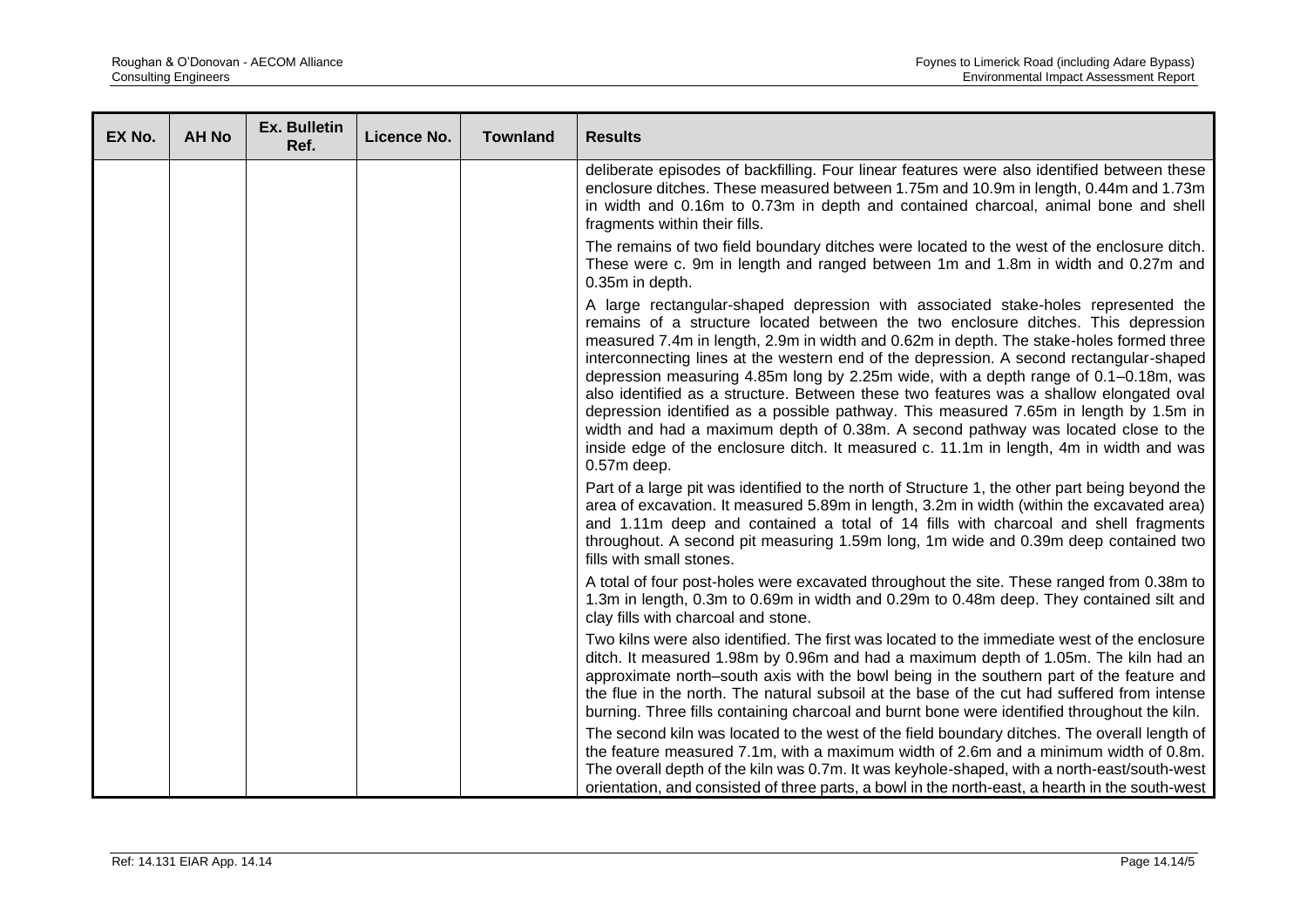| EX No. | <b>AH No</b> | <b>Ex. Bulletin</b><br>Ref. | Licence No. | <b>Townland</b> | <b>Results</b>                                                                                                                                                                                                                                                                                                                                                                                                                                                                                                                                                                                                   |
|--------|--------------|-----------------------------|-------------|-----------------|------------------------------------------------------------------------------------------------------------------------------------------------------------------------------------------------------------------------------------------------------------------------------------------------------------------------------------------------------------------------------------------------------------------------------------------------------------------------------------------------------------------------------------------------------------------------------------------------------------------|
|        |              |                             |             |                 | and a narrow flue linking the two components. The sides of the kiln were lined with stone in<br>areas. Its four fills contained shell fragments, charcoal, gravel and stone. A metalled surface<br>of small stones and pebbles measuring c. 7m by 3m, with a thickness of 0.01–0.05m, was<br>located to the north of the kilns.                                                                                                                                                                                                                                                                                  |
|        |              |                             |             |                 | Corn drying kiln (AH 71).<br>Further archaeological investigations were undertaken around the area of a moated site<br>(AH 47). This work was carried out during construction of the N20/N21 Road Improvement<br>Scheme, in addition to the work carried out on the monument from November 1998 to<br>January 1999 (Excavations 1998, 132-3). This further monitoring of topsoil-stripping<br>revealed the existence of what may be a corn-drying kiln, c. 20m to the north of the moated<br>site.                                                                                                               |
|        |              |                             |             |                 | The site first appeared as two large spreads of black, charcoal-rich material. Excavation of<br>these spreads revealed that those within the northern portion of the site overlay the remains<br>of the kiln, which had survived only to ground level. The cut of the kiln was orientated west-<br>east, was 3.5m long and varied from 1.28m to 1.9m wide. The western half of the cut was<br>more bulbous than the eastern, which was elongated, giving it an hourglass shape. The<br>base of the pit was somewhat undulating, although within the more circular, eastern end the<br>base was more bowl-shaped. |
|        |              |                             |             |                 | Roughly hewn blocks of limestone lined the sides of the kiln, forming the foundations for the<br>main structure. The stones survived as two courses along the eastern half of the pit sides,<br>as well as along the southern edge of the pit. The bulbous, eastern end of the pit and the<br>more elongated, western end of the pit were divided in section by a column of loosely<br>stacked stones. The fill of the pit contained charcoal-rich deposits and stone rubble<br>collapsed from the upper half of the structure.                                                                                  |
|        |              |                             |             |                 | Approximately 2.3m south of the kiln another large spread of material was uncovered. This<br>spread was roughly 4.5m long and 2.5m wide and consisted of charcoal-rich material.<br>Investigation of the spread suggested that this was the remains of dump material from the<br>kiln.                                                                                                                                                                                                                                                                                                                           |
|        |              |                             |             |                 | Although no recognisable grain was recovered from the deposits, the kiln was probably<br>used for drying corn, as it is similar in shape and construction to those previously excavated.<br>Although no dating material was recovered from the site, the kiln's proximity to the moated<br>site and its similarity to other kilns of medieval date give it some link to the enclosure.                                                                                                                                                                                                                           |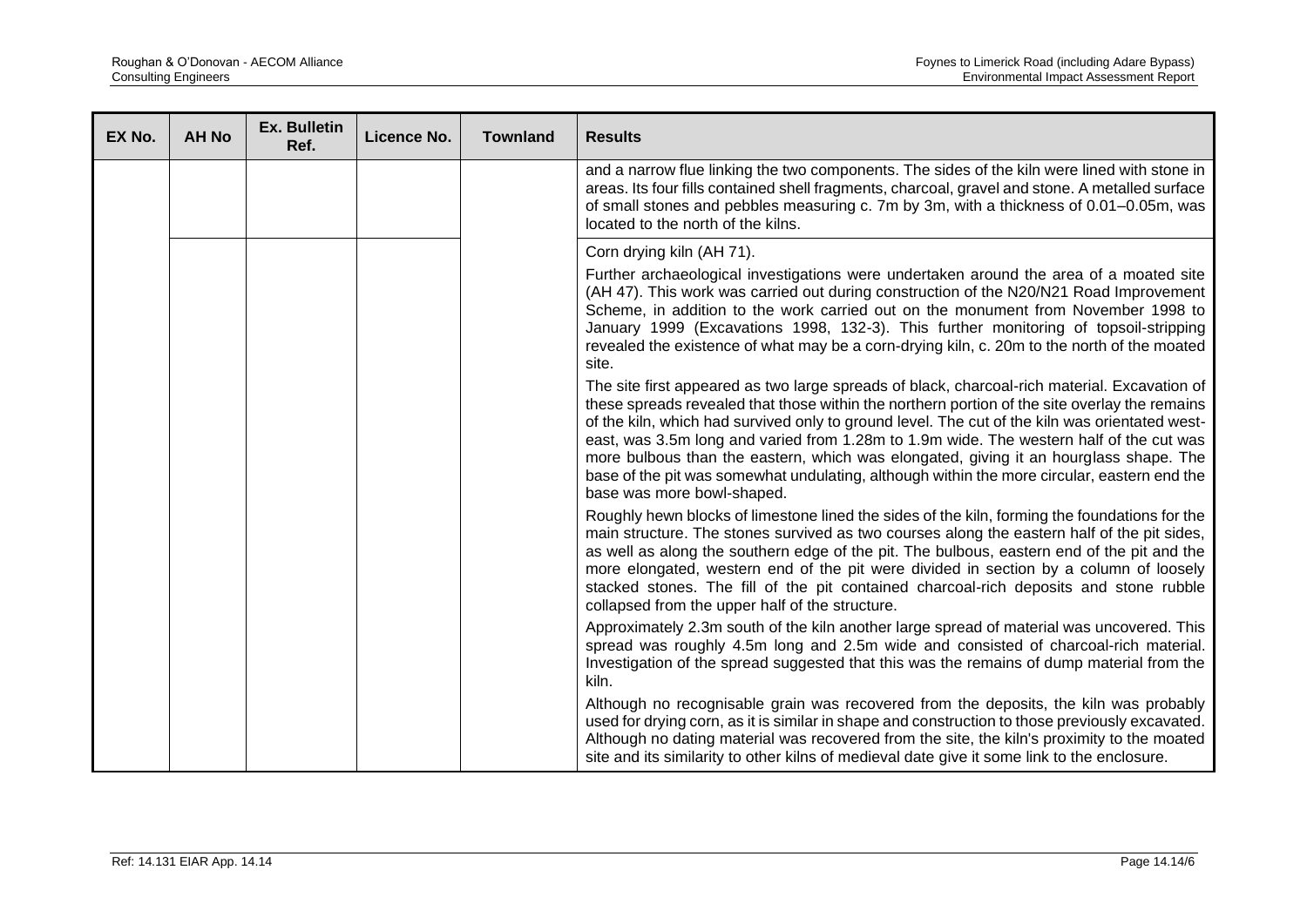| EX No.       | <b>AH No</b> | Ex. Bulletin<br>Ref.        | Licence No.               | <b>Townland</b>       | <b>Results</b>                                                                                                                                                                                                                                                                                                                                                                                                                                                                                                                                                                                                                                                                                   |
|--------------|--------------|-----------------------------|---------------------------|-----------------------|--------------------------------------------------------------------------------------------------------------------------------------------------------------------------------------------------------------------------------------------------------------------------------------------------------------------------------------------------------------------------------------------------------------------------------------------------------------------------------------------------------------------------------------------------------------------------------------------------------------------------------------------------------------------------------------------------|
| <b>EX 17</b> | AH 67        | 1999:481                    | 99E0324                   | Ballybronoge<br>South | Ring ditch with 14 deposits of cremated bone (AH 67). Excavation revealed a penannular<br>ring-ditch with a U-shaped profile. The ring-ditch had a maximum external diameter of 7m<br>and a maximum depth of 0.5m. The pattern of silting in the ditch suggests that there may<br>have been an external bank. The main fill of the ditch was a charcoal-rich silt in which<br>fourteen token deposits of cremated human bone were found. One of the deposits<br>contained part of a decorated bone artefact that is similar stylistically to a gaming-piece<br>found in a cremation under a barrow at Cush (near Doon), Co. Limerick. A copper-alloy<br>spiral ring was also found in this fill. |
|              |              |                             |                           |                       | These artefacts suggest a date in the Iron Age for the filling of the ditch and the deposition<br>of the cremations                                                                                                                                                                                                                                                                                                                                                                                                                                                                                                                                                                              |
| <b>EX 18</b> | AH 70        | 1999:580                    | 99E0423                   | Kilgobbin             | Excavation of the spread revealed the existence of three very badly truncated pits, set out<br>in a triangle, all filled by a charcoal-rich, silty clay, and a number of small random post-holes<br>(AH 70). As the pits were so badly truncated, it proved difficult to determine their extent and<br>even more so their function. The presence of the small post-holes on site suggests that this<br>may be the remains of a structure, where perhaps the spreads represent the remains of<br>slots as opposed to pits.                                                                                                                                                                        |
|              |              |                             |                           |                       | As no immediately datable material was recovered from the site, it is not possible at present<br>to tell what period this activity is from.                                                                                                                                                                                                                                                                                                                                                                                                                                                                                                                                                      |
| <b>EX 19</b> | AH 101       | 2008:763                    | 08E0171                   | Ballybronoge<br>South | The site consisted of a hearth feature and a small post-hole. The hearth measured 0.8m<br>long, 0.7m wide and 0.14m deep and contained a single charcoal-rich fill. The post-hole<br>was circular in shape and measured 0.31m in diameter and 0.21m in depth. It contained a<br>single silty clay fill with occasional charcoal flecking throughout.                                                                                                                                                                                                                                                                                                                                             |
| <b>EX 20</b> | AH 109       | 1997:236<br>and<br>2008:763 | 96E0379<br>and<br>08E0171 | Attyflin              | 96E0379: Two trenches were hand-excavated in areas where the heavy tree cover would<br>allow. Trench 1 ran for 4.7m in a north-south direction, up onto the top of the mound and<br>to the immediate east of a partially exposed large boulder.                                                                                                                                                                                                                                                                                                                                                                                                                                                  |
|              |              |                             |                           |                       | Two distinct phases of archaeological activity were recorded. The first saw the deposition<br>of burnt mound material, consisting of loose, heat-shattered and burnt stone within a matrix<br>of black, greasy, charcoal-stained, peat-like soil, creating a mound 1.16m high. This activity<br>indicates the presence of a burnt mound, most probably a fulacht fia.                                                                                                                                                                                                                                                                                                                            |
|              |              |                             |                           |                       | At a later stage, a second phase of activity occurred with the cutting of a shallow hollow or<br>pit with a formalised stone kerbing found along the top of the mound, along the southern<br>edge of the trench. To the northern edge of the trench, the burnt mound material was<br>overlain by a spread of larger unburned stones. This may represent an attempt to create a                                                                                                                                                                                                                                                                                                                   |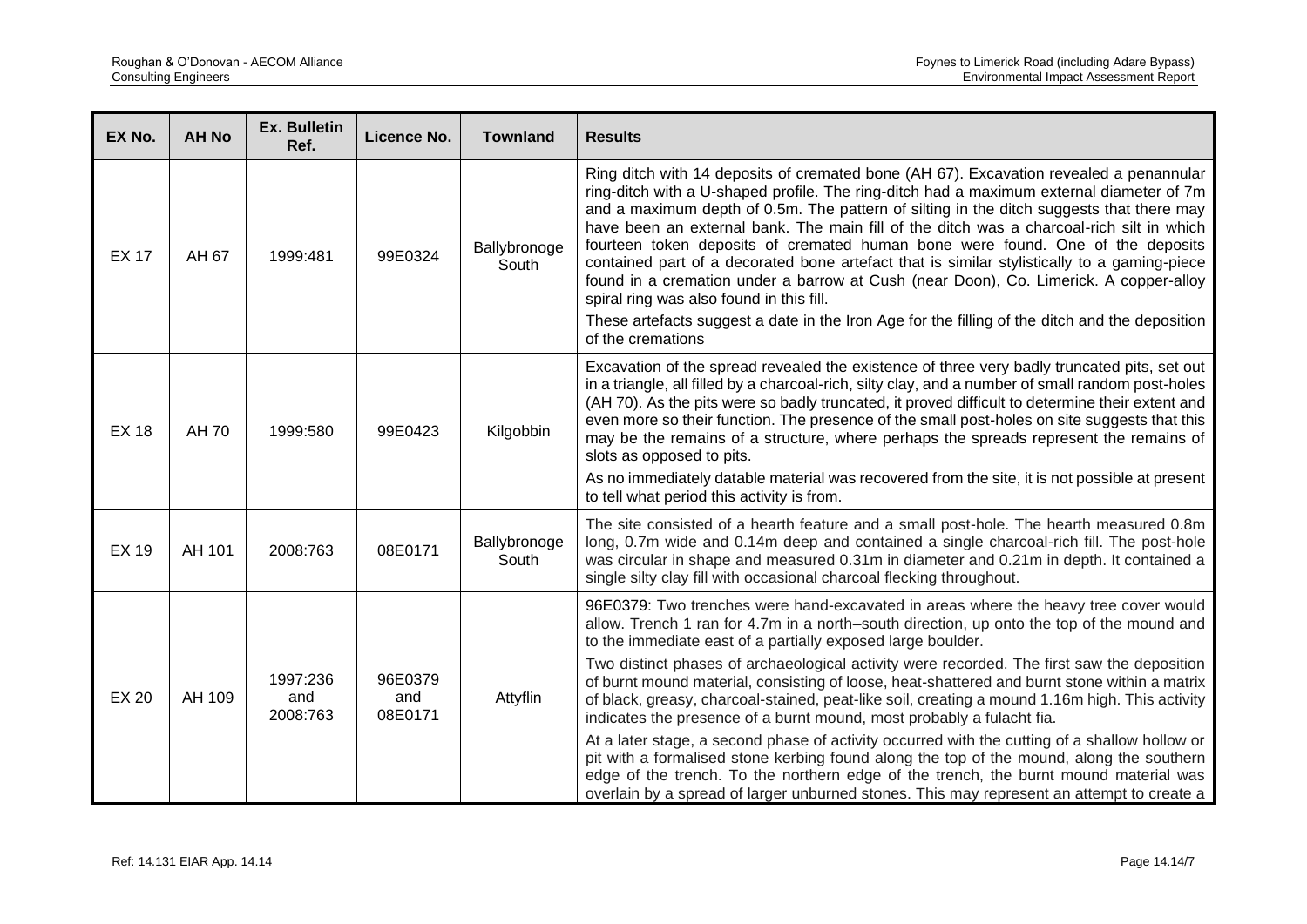| EX No.       | <b>AH No</b> | <b>Ex. Bulletin</b><br>Ref. | Licence No. | <b>Townland</b> | <b>Results</b>                                                                                                                                                                                                                                                                                                                                                                                                                                                                                                                                                                                                                                                                                                                                                                     |
|--------------|--------------|-----------------------------|-------------|-----------------|------------------------------------------------------------------------------------------------------------------------------------------------------------------------------------------------------------------------------------------------------------------------------------------------------------------------------------------------------------------------------------------------------------------------------------------------------------------------------------------------------------------------------------------------------------------------------------------------------------------------------------------------------------------------------------------------------------------------------------------------------------------------------------|
|              |              |                             |             |                 | formal stone surface or cairn deposit around the perimeter of the mound material and may<br>have been associated with the activity on the top of the mound.                                                                                                                                                                                                                                                                                                                                                                                                                                                                                                                                                                                                                        |
|              |              |                             |             |                 | 08E0171: The site consisted of approximately one fifth of a horseshoe-shaped burnt mound<br>which had been partially excavated on the northern side in 1997(Excavations 1997, No.<br>326, 96E0379), during works on the N20 in 1996-7. It measured 13.4m long, 5.6m wide<br>and 0.5m deep, with a substantial amount of heat-shattered stone in a matrix of charcoal-<br>rich silt. Upon excavation, three pits, ranging in size from 2.3-2.4m long, 0.65-3.5m wide<br>and 0.4-1m deep, were revealed beneath the mound. All contained similar burnt-mound<br>material. The majority of the burnt-mound feature is preserved in situ to the north of the<br>pipeline. Two linear features were also identified. These have been interpreted as post-<br>medieval field boundaries. |
| <b>EX 21</b> | AH 107       | 1997:329                    | 97E0292     | Attyflin        | Designed landscape feature (Ah 107). Two trenches were manually excavated, the first into<br>a section of the larger inner bank and the second into the outer bank. Both trenches<br>measured 1m x 10m and were orientated roughly north-south.<br>Trench 1 revealed evidence of a small ditch, roughly V-shaped, which extended beyond the<br>limit of excavation in an east-west direction to the south of the bank. The ditch was 1.6m<br>wide and 0.3m deep from its cut. The bank was constructed of redeposited subsoil, some<br>of which presumably was upcast from the digging of the ditch. No artefacts were recovered,<br>either from the ditch fills or elsewhere in this trench.                                                                                      |
|              |              |                             |             |                 | In Trench 2 the bank was found to consist of a series of layers, the lowest of which contained<br>pieces of red brick, suggesting a modern date for the feature. A nearby gully, which was<br>filled with loosely packed stones, is interpreted as a modern drainage channel.                                                                                                                                                                                                                                                                                                                                                                                                                                                                                                      |
|              |              |                             |             |                 | While the outer bank is of modern date, no date can be suggested at this time for the inner<br>series of banks. The stratigraphic relationship between the inner and outer series of banks<br>could not be established during the assessment. Either the inner banks are part of the same<br>garden feature or they may represent an earlier feature surrounded at a later stage by<br>another bank.                                                                                                                                                                                                                                                                                                                                                                               |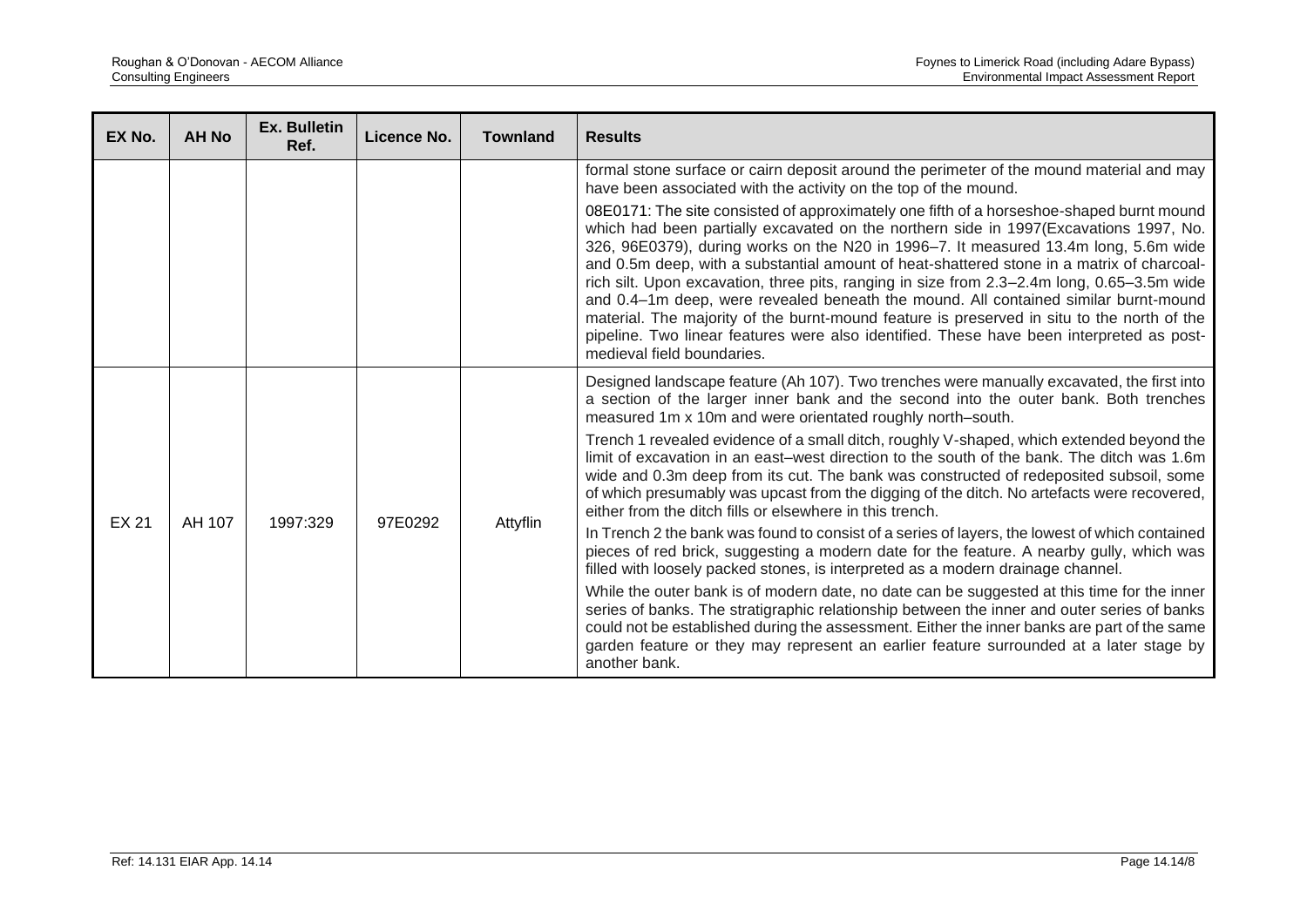| EX No.       | <b>AH No</b> | Ex. Bulletin<br>Ref. | Licence No. | <b>Townland</b> | <b>Results</b>                                                                                                                                                                                                                                                                                                                                                                                                                                                                                                                                                                                                                                                                                                                                                                                                                               |
|--------------|--------------|----------------------|-------------|-----------------|----------------------------------------------------------------------------------------------------------------------------------------------------------------------------------------------------------------------------------------------------------------------------------------------------------------------------------------------------------------------------------------------------------------------------------------------------------------------------------------------------------------------------------------------------------------------------------------------------------------------------------------------------------------------------------------------------------------------------------------------------------------------------------------------------------------------------------------------|
| <b>EX 22</b> | AH 103       | 1999:478             | 99E0459     | Attyflin        | Fulacht fiadh. Two phases of activity were identified. The earliest phase consisted of a<br>subsoil-cut subcircular pit that may have been a trough. This pit measured 1.8m in maximum<br>diameter and 0.3m in maximum depth. There was evidence for a wooden structure in the<br>form of stake-holes in its base and surrounding its upper edges. It was filled with black,<br>charcoal-rich soil with frequent fragments of degraded sandstone. There was also a series<br>of shallow, irregular-shaped, subsoil-cut pits and depressions, all with an upper fill of black,<br>charcoal-rich soil with frequent fragments of degraded sandstone. It is unclear, however,<br>whether any of these were hearths, owing to the lack of evidence for in situ burning. No<br>artefacts or animal bone were recovered from any of these features |
|              |              |                      |             |                 | The second phase of activity consisted of ploughmarks running in three directions, east-<br>west, north-south and north-west/south-east.                                                                                                                                                                                                                                                                                                                                                                                                                                                                                                                                                                                                                                                                                                     |
|              |              |                      |             |                 | Fulacht fiadh. The site consisted of an elongated mound, approximately 12m x 8m, which<br>was overgrown with trees and brambles. It is situated close to a stream, which now forms<br>part of a field boundary, as well as another fulacht fia. A break in tree cover allowed a trial-<br>trench to be excavated through the mound and extending beyond. The trench measured<br>1m x 10m and was orientated north-west/south-east.                                                                                                                                                                                                                                                                                                                                                                                                           |
| <b>EX 23</b> | AH 111       | 1997:328             | 97E0291     | Attyflin        | Manual excavation revealed the mound to have been constructed of a series of layers of<br>burnt and heat-shattered stones within a dark brown to black silty soil. The stones were<br>generally small to medium in size and variation among the layers was mainly due to stone<br>concentration. To the north-west, at the edge of the mound, was placed a series of larger<br>stones. Most probably these were laid down as kerbstones to minimise slippage of the burnt<br>mound material. That the kerbing was effective was evidenced by the very small amount of<br>mound material found beyond them.                                                                                                                                                                                                                                   |
|              |              |                      |             |                 | No artefacts were recovered which could conclusively date the feature.                                                                                                                                                                                                                                                                                                                                                                                                                                                                                                                                                                                                                                                                                                                                                                       |
| <b>EX 24</b> | AH 106       | 1998:380             | 97E0291     | Attyflin        | Fulacht fiadh excavated in advance of the N20/N21 Adare-Annacotty road scheme in close<br>proximity to AH 105                                                                                                                                                                                                                                                                                                                                                                                                                                                                                                                                                                                                                                                                                                                                |